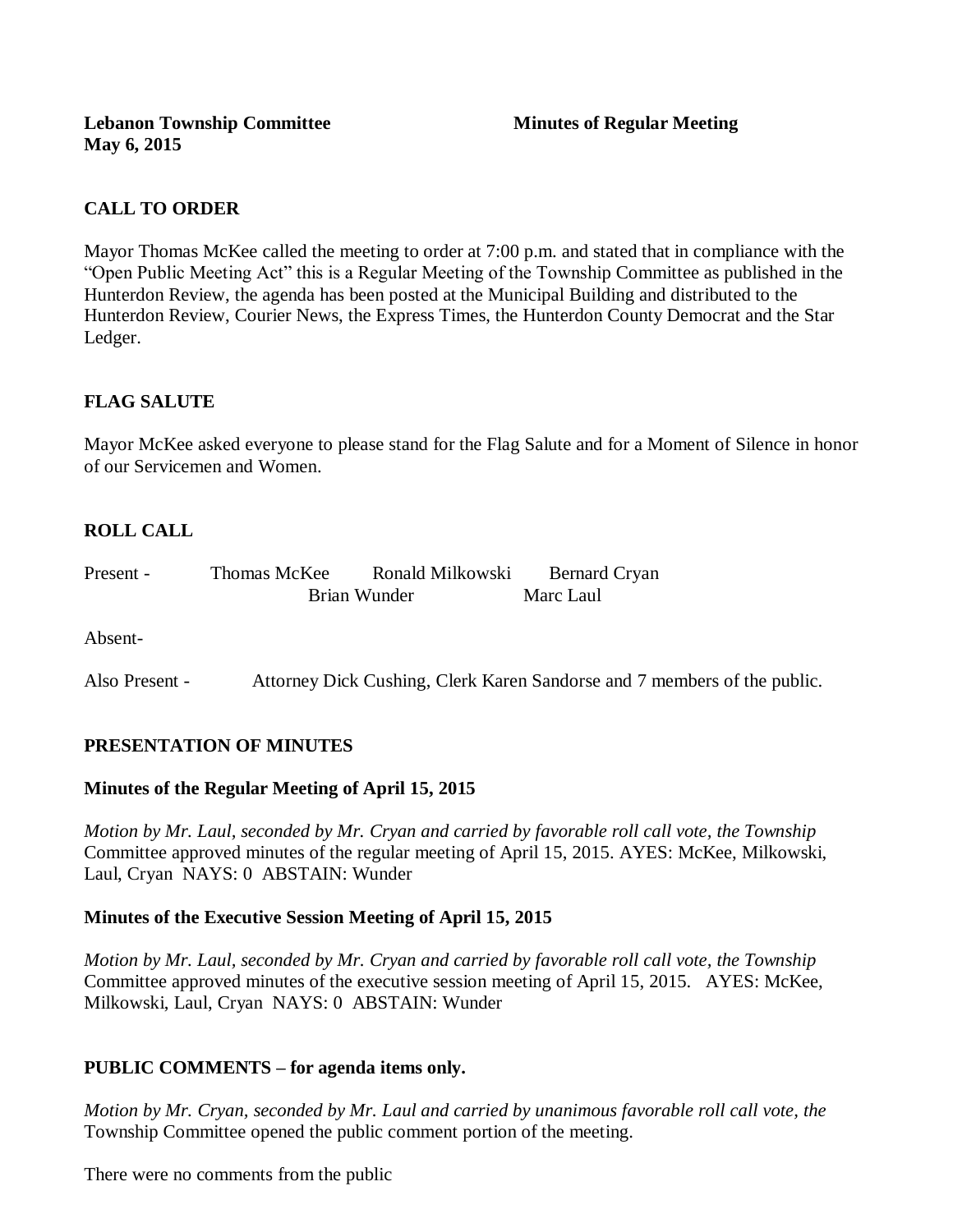LTCM 05/06/2015 Page 2 of 9

*Motion by Mr. Laul, seconded by Mr. Cryan and carried by unanimous favorable roll call vote, the* Township Committee closed the public comment portion of the meeting.

### **RESOLUTIONS**

#### **Resolution No. 36-2015 – FEMA Grant Funds- Acknowledgement of Conditions**

*Motion by Mr. Laul, seconded by Mr. Cryan and carried by unanimous favorable roll call vote*, *the* Township Committee approved Resolution No. 36-2015 as written below.

### **TOWNSHIP OF LEBANON HUNTERDON COUNTY, NEW JERSEY RESOLUTION NO. 36-2015 RESOLUTION AUTHORIZING THE MAYOR AND CLERK TO EXECUTE CERTAIN ACKNOWLEDGMENTS OF CONDITIONS FOR MITIGATION OF PROPERTY IN A SPECIAL FLOOD HAZARD ARES WITH FEMA GRANT FUNDS**

**WHEREAS**, the following four (4) property owners in the Township of Lebanon (the "Township") are eligible to receive Federally-funded hazard mitigation assistance under the Hazard Mitigation Grant Program:

- Margaret McGuire (Block 20, Lot 24)
- Ann S. Moore (Block 23, Lot 3)
- Eugene J. Slowinski and Katherine L. Koch-Slowinski (Block 23, Lot 4)
- James E. Burd and Diane K. Burd (Block 23, Lot 8); and

**WHEREAS**, the Federal Emergency Management Agency ("FEMA") requires that, prior to the issuance of grant funding, the property owner and municipality execute an Acknowledgment of Conditions;

**WHEREAS**, the Mayor and Council have reviewed the Acknowledgments of Conditions which are attached hereto and made a part hereof and find that it is in the best interests of the Township to enter into such agreements.

**NOW, THEREFORE, BE IT RESOLVED,** by the Mayor and Council of the Township of Lebanon, County of Hunterdon, New Jersey as follows:

- 1. The Mayor and Township Clerk, are hereby authorized to execute on behalf of the Township the Acknowledgments of Conditions substantially in the form attached hereto.
- 2. The Township Attorney is authorized to send copies of the Acknowledgments of Conditions to the appropriate property owners for their execution.

#### **Resolution No. 37-2014 – 2015 Budget- Self Exam**

*Motion by Mr. Cryan, seconded by Mr. Laul and carried by unanimous favorable roll call vote*, *the* Township Committee approved Resolution No. 37-2015 as written below.

> **TOWNSHIP OF LEBANON COUNTY OF HUNTERDON STATE OF NEW JERSEY**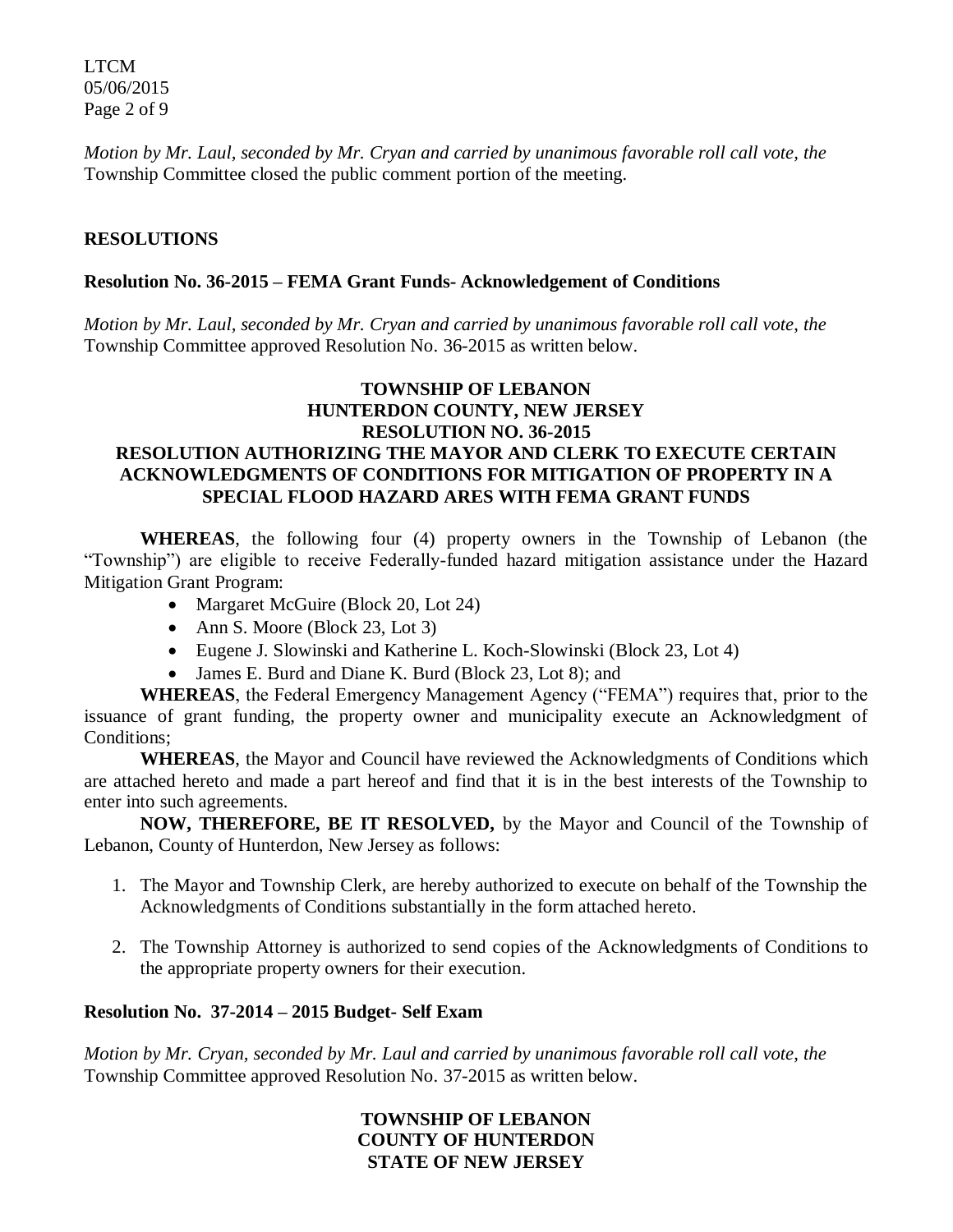LTCM 05/06/2015 Page 3 of 9

#### **RESOLUTION NO. 37-2015**

 WHEREAS, N.J.S.A.40A:4-78b has authorized the Local Finance Board to adopt rules that permit municipalities in sound fiscal condition to assume the responsibility, normally granted to the Director of the Division of Local Government Services, of conducting the annual budget examination; and,

WHEREAS, N.J.A.C.5:30-7 was adopted by the Local Finance Board on February 11, 1997; and,

 WHEREAS, pursuant to N.J.A.C.5:30-7.2 thru 7.5 the Township of Lebanon has been declared eligible to participate in the program by the Division of Local Government Services, and the Chief Financial Officer has determined that the Township of Lebanon meets the necessary conditions to participate in the program for the 2015 budget year, so now therefore,

BE IT RESOLVED, by the Township Committee of the Township of Lebanon that in accordance with N.J.A.C.5:30-7.6a & b, and based upon the Chief Financial Officer's certification, the governing body has found the budget has met the following requirements:

- 1. That with reference to the following items, the amounts have been calculated pursuant to law and appropriated as such in the budget:
	- a. Payment of interest and debt redemption charges
	- b. Deferred charges and statutory expenditures
	- c. Cash deficit of preceding year
	- d. Reserve for uncollected taxes
	- e. Other reserves and non-disbursement items
	- f. Any inclusions of amounts required for school purposes
- 2. That the provisions relating to limitation on increases of appropriations pursuant to N.J.S.A.40A:45.2 and appropriations for exceptions to limits on appropriations found at 40A:4-45.3 et seq. are fully met. (Complies with the "CAP" law.)
- 3. That the budget is in such form, arrangement and content as required by the Local Budget Law and <u>N.J.A.C.</u>5:30-4 and 5:30-5.
- 4. That pursuant to the Local Budget Law:
	- a. All estimates of revenue are reasonable, accurate and correctly stated;
	- b. Items of appropriation are properly set forth;
	- c. In itemization, form, arrangement and content, the budget will permit the exercise of the comptroller function within the municipality.
- 5. The budget and associated amendments have been introduced, publicly advertised and adopted in accordance with the relevant provisions of the Local Budget Law, except that failure to meet the deadlines of N.J.S.A.40A:4-5, shall not prevent such certification.
- 6. That all other applicable statutory requirements have been fulfilled.

BE IT FURTHER RESOLVED, that a copy of this resolution be forwarded to the Director of the Division of Local Government Services.

#### **2015 BUDGET – Public Hearing**

*Motion by Mr. Wunder, seconded by Mr. Cryan and carried by unanimous favorable roll call vote, the* Township Committee opened the public hearing on the proposed 2015 Budget.

There were no comments from the public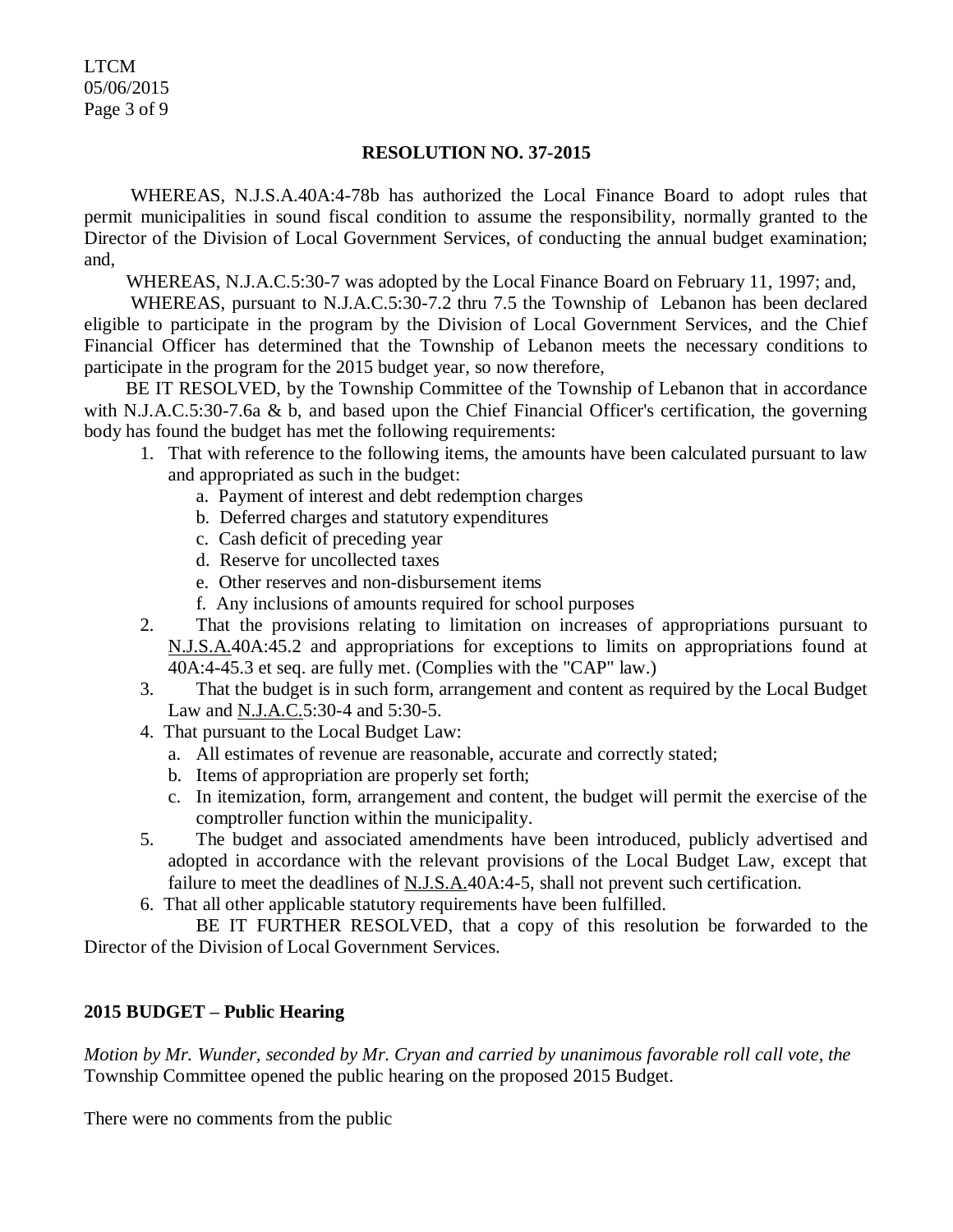LTCM 05/06/2015 Page 4 of 9

*Motion by Mr. Wunder, seconded by Mr. Cryan and carried by unanimous favorable roll call vote, the* Township Committee closed the public hearing.

#### **2015 Budget Adoption**

*Motion by Mr. Wunder seconded by Mr. Cryan and carried by unanimous favorable roll call vote, the* Township Committee adopted the 2015 Municipal Budget.

### **OLD BUSINESS**

#### **Construction Filing Cabinets**

Mr. Milkowski stated that at last meeting he informed the Committee that he spoke to the Planning Board Secretary regarding the need for more filing cabinets for construction files. Mr. Milkowski asked the Committee what the next step will be in moving forward. The Committee decided that Gail Glashoff is to look into pricing for the filing cabinets. Discussion was held on storing the files that are in the vault in the downstairs meeting room until the moisture problem has been remediated.

### **Food Pantry – Hagedorn Property**

Mr. Cryan stated that he is yet to hear back from the State regarding the Food Pantry using the Hagedorn property to provide their service.

#### **Local School Budget**

Mr. Laul stated that last week he attended the budget meeting for the local school board. More than 50 people were present; a combination of residents and teachers. The Board is cutting one teacher and there are teachers retiring also. Mr. Laul stated that the student to teacher ratio is going up somewhat. The enrollment of the two schools has been decreasing consistently. There are currently 650 students enrolled. If the enrollment is consistent with the past three years there will most likely be less than 500 children enrolled in the next 8 -10 years. The school system is able to carry 900 children. Mr. Laul stated that the 2015-2016 school budget will reflect a \$38 increase for a home assessed at \$300,000. Mr. Laul stated that Lebanon Township had one of the highest number of School Choice children, at 29, enrolled in the district but the program is now closed to additional children.

#### **Volunteer Picnic**

Mr. Laul asked if there is a need for a DJ at the volunteer picnic. Mr. Laul stated that the music is background music and using a sound system would save the Township \$500. The Committee agreed that it would be a good idea to use the sound system.

#### **Museum Gutters**

Mr. Laul reached out to a contractor who will be looking at the gutters at the museum for repair**.** Once a quote is received the Historians will be looking to the County for money to cover the cost of the repairs.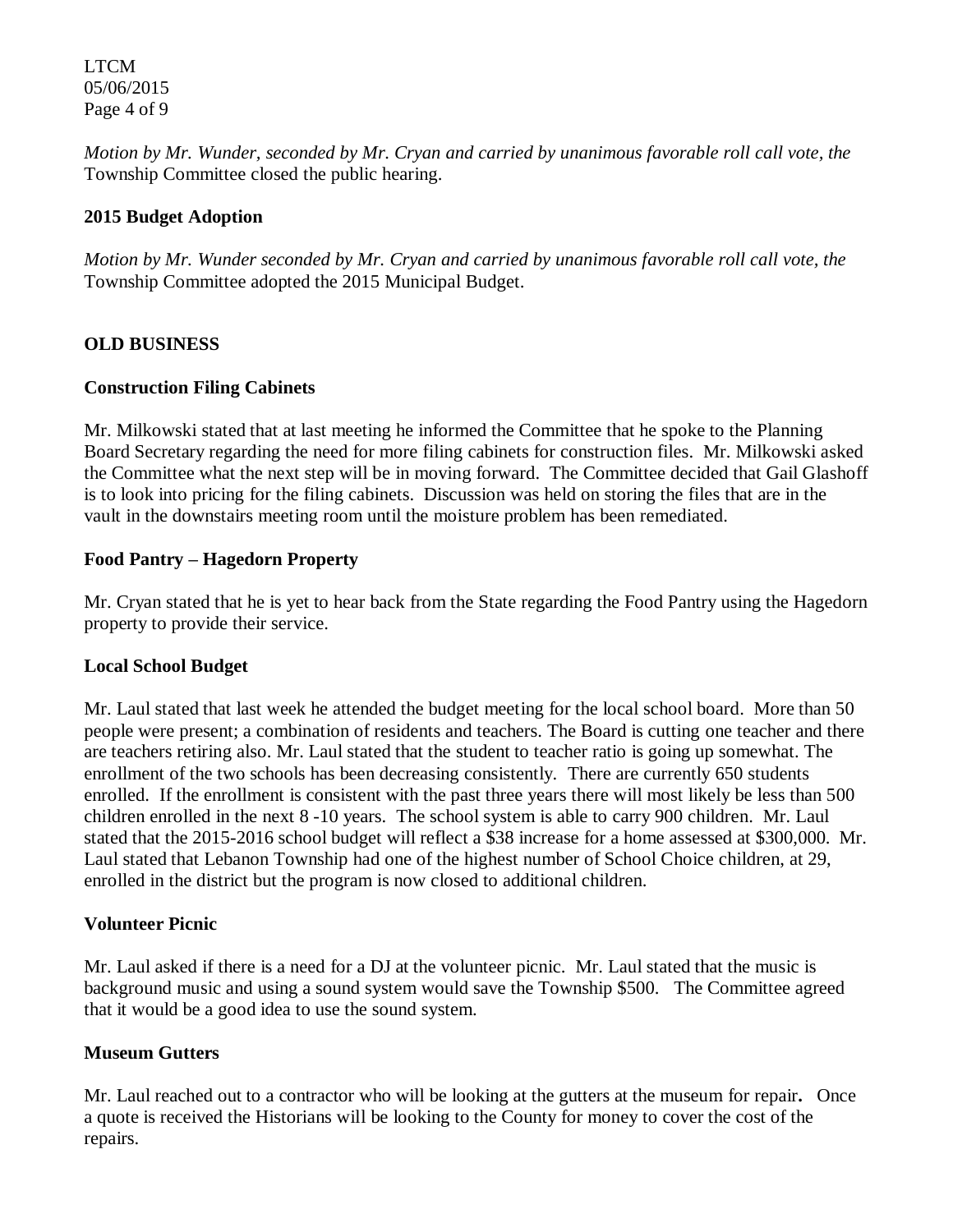### LTCM 05/06/2015 Page 5 of 9

### **NEW BUSINESS**

### **DPW Manager Request – Release of Capital Funds**

*Motion by Mr. Wunder, seconded by Mr. Cryan and carried by unanimous favorable roll call vote, the* Township Committee approved the DPW Manager's request for the release of Capital Funds to cover the cost of all items outlined in his April 29, 2015 correspondence, with the exception of the Scavenge Vac.

The Fire Department is to come to the next meeting to discuss their capital requests. The CFO will hold having the bond ordinance drafted until all Capital Funds requests have been considered.

### **DPW Manager Request - 2015 Road Projects**

*Motion by Mr. Wunder, seconded by Mr. Cryan and carried by unanimous favorable roll call vote, the* Township Committee approved the DPW Managers request to complete the 2015 Road Projects as outlined in his April 29, 2015 correspondence.

#### **Police Chief Request – Lease of a Toshiba Copy Machine**

Police Chief Mattson is requesting to lease a Toshiba Fax/Scanner/Copier for the Police Office. The cost for the lease is \$88.13 per month for a 63 month lease. The annual maintenance contract will be an additional cost of \$288.00.

*Motion by Mr. Wunder, seconded by Mr. Laul and carried by unanimous favorable roll call vote, the* Township Committee approved the purchase of the Toshiba Fax/Scanner/Copier from Advance Business Equipment at a cost of \$88.13 per month for 63 months and an annual maintenance contract at \$288.00.

#### **Social Affair Permit – St. John Neumann Church – June 6, 2015**

*Motion by Mr. Cryan, seconded by Mr. Laul and carried by unanimous favorable roll call vote, the* Township Committee approved a Social Affair Permit for St. John Neumann Church for an event to be held on June 6, 2015.

#### **NJ State Firemen's Association Membership Application – Philip D. Dacey**

*Motion by Mr. Milkowski, seconded by Mr. Laul and carried by unanimous favorable roll call vote, the* Township Committee approved a membership application for Firefighter Phillip D. Dacey to the N.J. State Firemen's Association and authorized the Clerk to sign.

#### **PRESENTATION OF VOUCHERS**

Committee Members provided a description of vouchers exceeding \$1000.00.

*Motion by Mr. Laul, seconded by Mr. Wunder and carried by unanimous favorable roll call vote, the* Township Committee approved the May 6, 2015 bill list in the amount of \$3,321,399.79.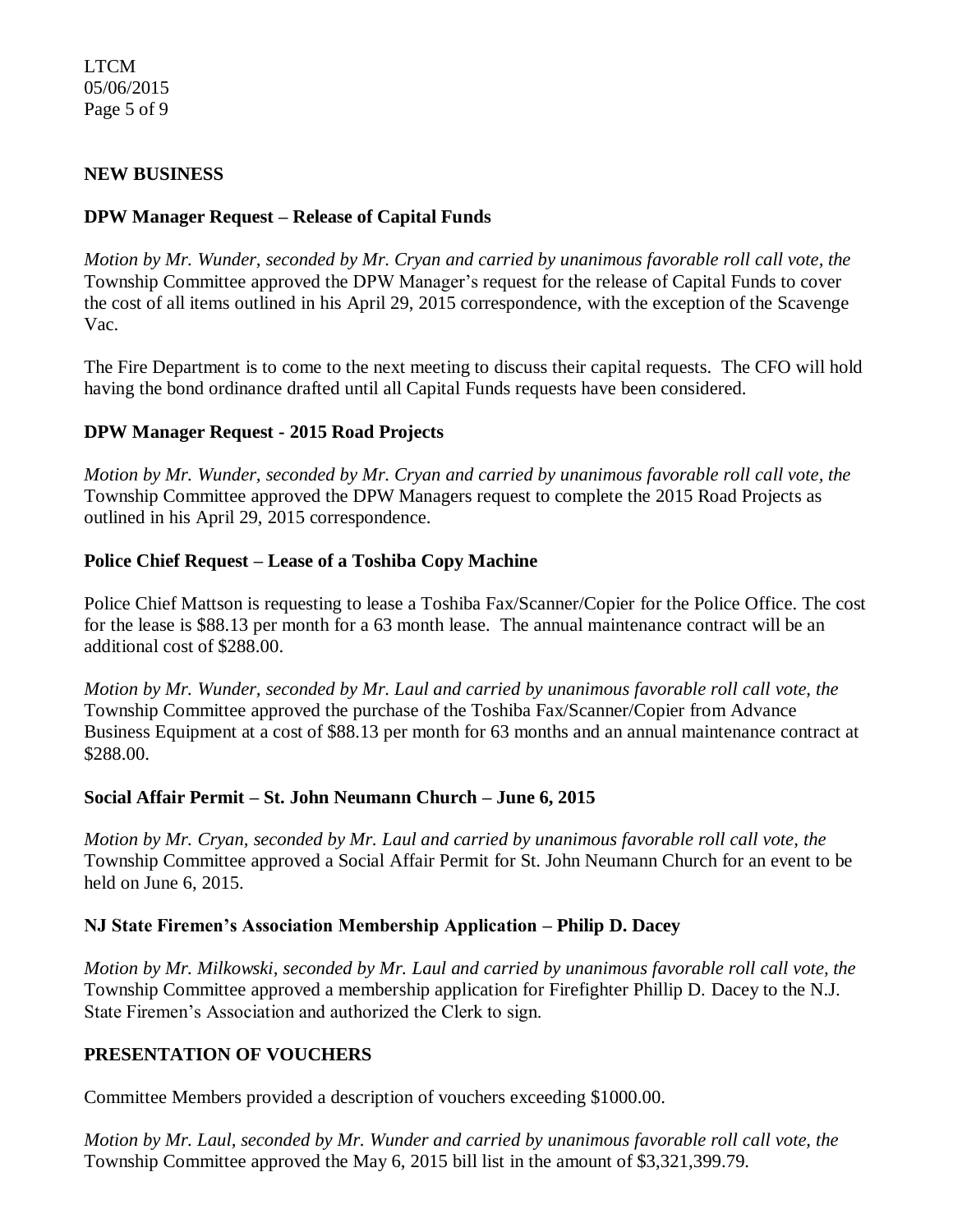LTCM 05/06/2015 Page 6 of 9

### **CORRESPONDENCE**

a. Tax Collector's Report of Uncollectible Taxes

### **PUBLIC COMMENTS**

*Motion by Mr. Cryan, seconded by Mr. Laul and carried by unanimous favorable roll call vote, the* Township Committee opened the public comment portion of the meeting at 7:50 p.m.

Ms. Laurie Hoffman thanked Mr. Laul for getting someone to provide a quote for the replacement of the museum gutters.

Ms. Hoffman stated that the computer for the museum will be paid for through the museum budget.

Ms. Hoffman asked if there is a way to know what bond ordinances have not been used and get rid of them.

Ms. Hoffman asked if the problem with the dampness in the vault has been corrected. Mr. Laul is looking into the issue.

School Board Member, Tom Roll of 108 Red Mill Road, stated that in the first year of the School Choice Program there were 27 students who were attending the local schools. After that time the State put a stop to the program because it was not being used as they wanted. Subsequently, the State permitted the schools to increase their enrollment under the Choice Program, 5% a year, rounding up to the next student. Mr. Roll stated that the classroom sizes will remain about the same but there will be one less homeroom teacher for the  $4<sup>th</sup>$  and  $3<sup>rd</sup>$  grade. The homeroom classes will have approximately 27 children. The academic and special class sizes will remain more traditional at approximately 20 children. Mr. Roll stated that the school currently shares services with Califon Borough for the Child Study Team and will be sharing administrative services in July with Califon also.

*Motion by Mr. Cryan, seconded by Mr. Laul and carried by unanimous favorable roll call vote, the* Township Committee closed the public comment portion of the meeting at 7:58 p.m.

#### **Melick's Town Farm – Mr. Swartz**

Mayor McKee provided a summary of the history of Mr. Swartz's complaint with the pesticide application at the Melick's Town Farm.Attorney Cushing stated that a request to be placed on the agenda for tonight's meeting was received from Mr. Swartz on April 30, 2015. The Committee needed to discuss the matter to decide if the matter should be placed on the agenda. Mr. Swartz is dissatisfied with the Township's response to his concerns with the pesticide spraying on the Melick Farm. Mr. Swartz has demanded that the Township take action. Attorney Cushing stated that his advice to the Mayor was that the jurisdiction is with the Department of Environmental Protection. Attorney Cushing feels that they have exclusive authority to regulate the application of pesticides to a property. There is no one in the Township with the knowledge to know if the application process is proper or improper. Mr. Swartz may also reach out to the Hunterdon County Agriculture Board to obtain a possible determination as to whether the application of the pesticides complies with the Standard Agricultural Management Practice. Attorney Cushing stated that the Township Committee understands the concerns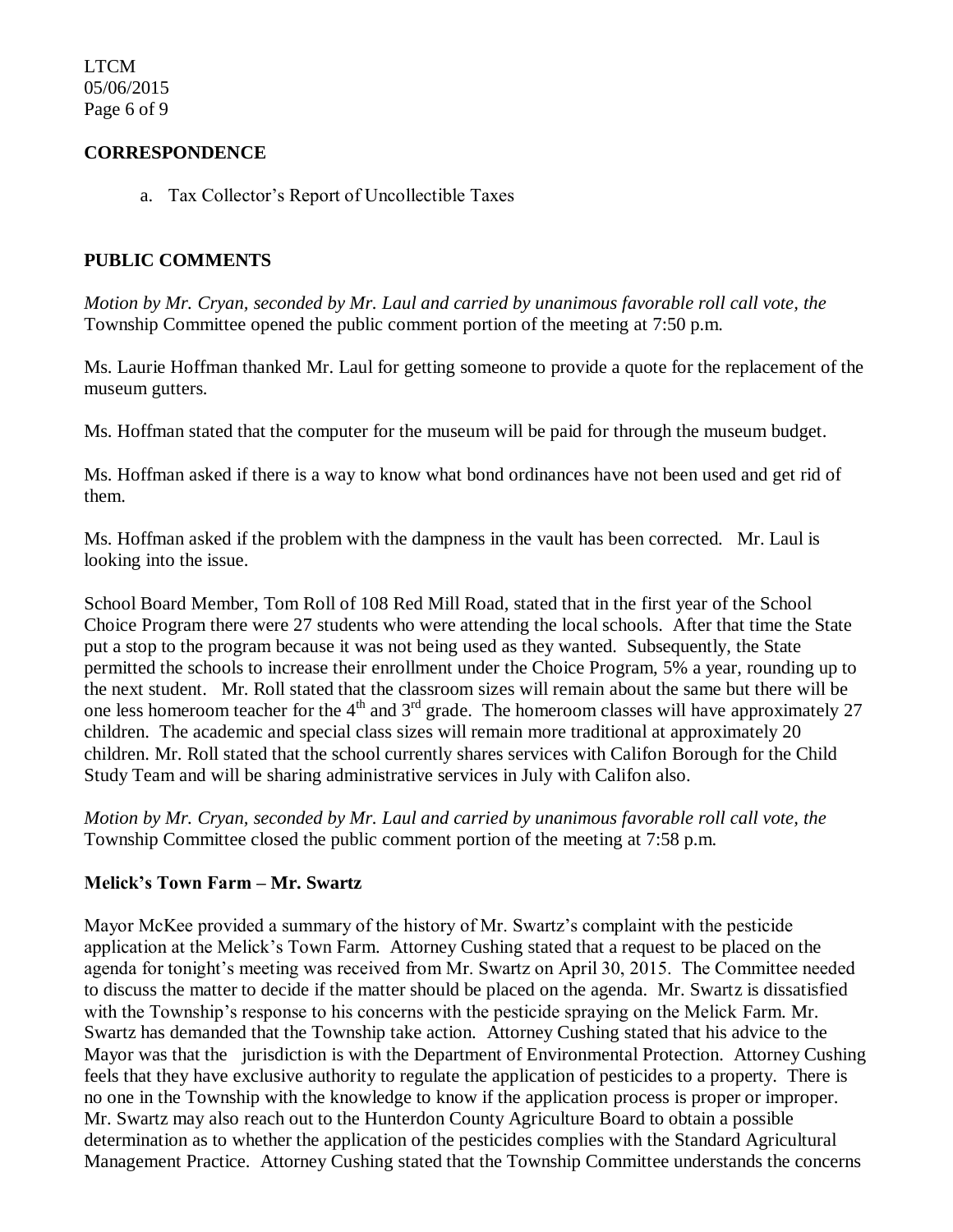LTCM 05/06/2015 Page 7 of 9

of Mr. Swartz; however, there is not much that can be done other than to bring the issue to the Department of Environmental Protection, which they have done. Mr. Swartz can be invited to attend a meeting in which he can make a presentation to the Township Committee. Attorney Cushing is to write a letter stating what his advice is to the Governing Body and to welcome Mr. Swartz to come to the meeting to state his concerns.

Mr. Laul stated that the Raritan Headwaters conducts testing of the South Branch of the Raritan River. Last year the section downstream of the Melick's property tested poorly. The water tested in the river this year came back good. If the test came back poor again this year, it would have generated the need for further investigations as to the cause.

*Motion by Mr. Milkowski, seconded by Mr. Cryan and carried by unanimous favorable roll call vote, the* Township Committee opened the public comment portion of the meeting at 8:06 p.m.

There were no comments from the public.

*Motion by Mr. Milkowski, seconded by Mr. Cryan and carried by unanimous favorable roll call vote, the* Township Committee closed the public comment portion of the meeting at 8:07 p.m.

#### **Resolution No. 38-2015 –Executive Session**

*Motion by Mr. Laul seconded by Mr. Cryan and carried by unanimous favorable roll call vote, the* Township Committee approved Resolution No. 38-2015 and convened in executive session at 8:09 p.m.

### TOWNSHIP OF LEBANON COUNTY OF HUNTERDON STATE OF NEW JERSEY RESOLUTION NO. 38-2015 RESOLUTION AUTHORIZING EXECUTIVE SESSION

WHEREAS, the Open Public Meetings Act; *N.J.S.A.* 10:4-6 *et seq*., declares it to be the public policy of the State to insure the right of citizens to have adequate advance notice of and the right to attend meetings of public bodies at which business affecting the public is discussed or acted upon; and

WHEREAS, the Open Public Meetings Act also recognizes exceptions to the right of the public to attend portions of such meetings; and

 WHEREAS, the Mayor and Committee find it necessary to conduct an executive session closed to the public as permitted by the *N.J.S.A*. 40:4-12; and

 WHEREAS, the Mayor and Committee will reconvene in public session at the conclusion of the executive session;

 NOW, THEREFORE, BE IT RESOLVED by the Mayor and Committee of the Township of Lebanon, County of Hunterdon, State of New Jersey that they will conduct an executive session to discuss the following topic(s) as permitted by *N.J.S.A*. 40:4-12:

A matter which Federal Law, State Statute or Rule of Court requires be kept confidential or excluded from discussion in public (Provision relied upon:

 $\qquad \qquad ; \qquad$ 

\_\_\_\_\_\_A matter where the release of information would impair a right to receive funds from the federal government;

\_\_\_\_\_\_A matter whose disclosure would constitute an unwarranted invasion of individual privacy;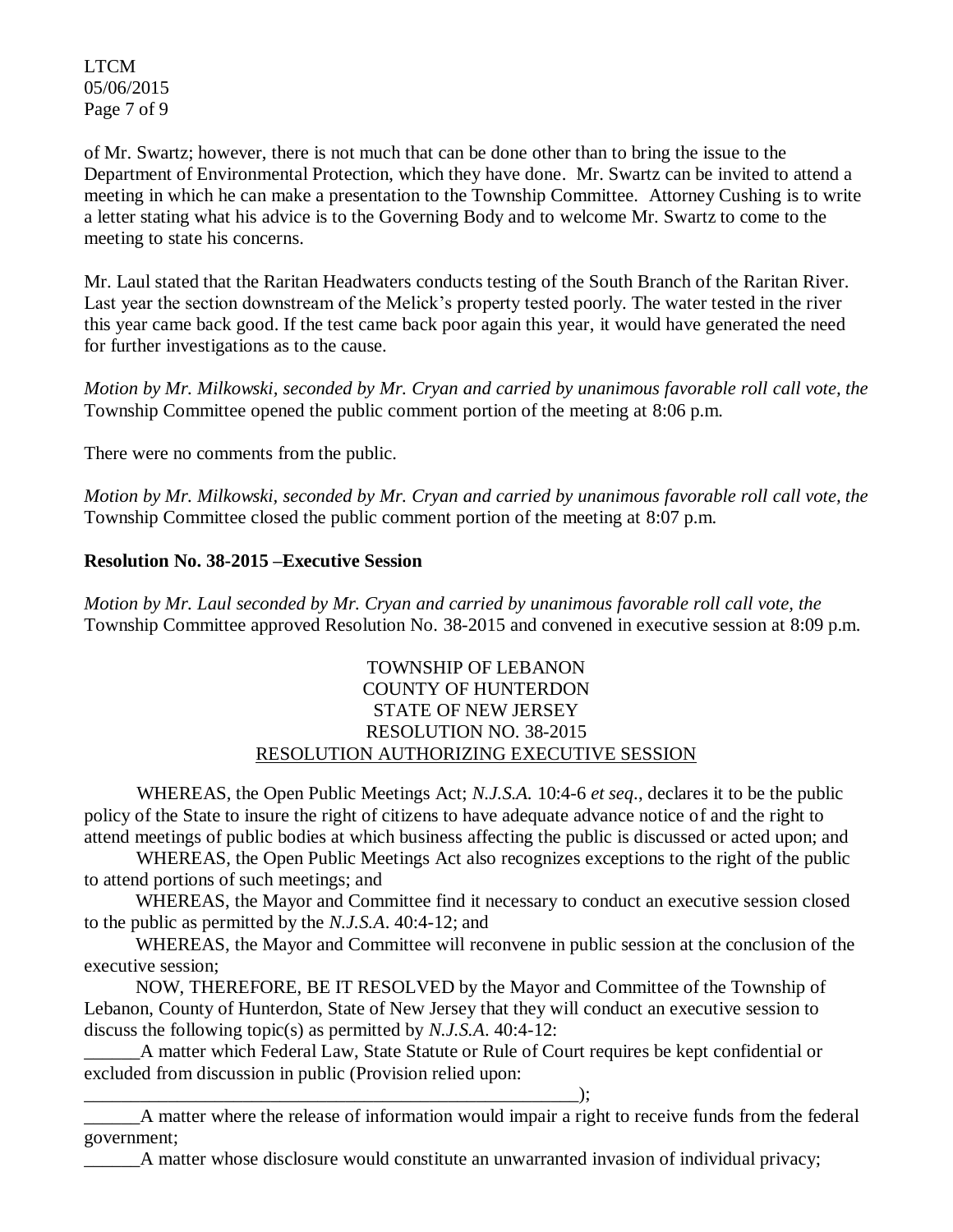### LTCM 05/06/2015 Page 8 of 9

 $X$  A collective bargaining agreement, or the terms and conditions thereof (Specify contract:

 $\qquad \qquad )$ ;

 A matter involving the purpose, lease or acquisition of real property with public funds, the setting of bank rates or investment of public funds where it could adversely affect the public interest if discussion of such matters were disclosed; Real Estate Acquisitions

Tactics and techniques utilized in protecting the safety and property of the public provided that their disclosure could impair such protection;

\_\_\_\_\_\_Investigations of violations or possible violations of the law;

 $X$  Pending or anticipated litigation or contract negotiation in which the public body is or may become a party; (The general nature of the litigation or contract negotiations is**: Comcast**

 $X$  Professional Service Contracts\_\_\_\_\_. The public disclosure of such information at this time would have a potentially negative impact on the municipality's position in the litigation or negotiation; therefore this information will be withheld until such time as the matter is concluded or the potential for negative impact no longer exists.

 $X$  Matters falling within the attorney-client privilege, to the extent that confidentiality is required in order for the attorney to exercise his or her ethical duties as a lawyer; (The general nature of the matter is: **LOSAP** 

OR https://www.franches.com/ information at this time would have a potentially negative impact on the municipality's position with respect to the matter being discussed; therefore this information will be withheld until such time as the matter is concluded or the potential for negative impact no longer exists.*)*;

X Matters involving the employment, appointment, termination of employment, terms and conditions of employment, evaluation of the performance, promotion or disciplining of any specific prospective or current public officer or employee of the public body, where all individual employees or appointees whose rights could be adversely affected have not requested in writing that the matter(s) be discussed at a public meeting; (The employee(s) and/or general nature of discussion is:  $X$  Union Contract the public disclosure of such information at this time would violate the employee(s) privacy rights; therefore this information will be withheld until such time as the matter is concluded or the threat to privacy rights no longer exists.;

\_\_\_\_\_\_Deliberation occurring after a public hearing that may result in the imposition of a specific civil penalty or loss of a license or permit;

BE IT FURTHER RESOLVED that the Mayor and Committee hereby declare that their discussion of the subject(s) identified above may be made public at a time when the Township Attorney advises them that the disclosure of the discussion will not detrimentally affect any right, interest or duty of the Township or any other entity with respect to said discussion.

BE IT FURTHER RESOLVED that the Mayor and Committee, for the reasons set forth above, hereby declare that the public is excluded from the portion of the meeting during which the above discussion shall take place.

# **ADJOURNMENT**

Having no further business to come before the Committee the meeting was adjourned at 10:04 p.m.

Respectfully submitted,

\_\_\_\_\_\_\_\_\_\_\_\_\_\_\_\_\_\_\_\_\_\_\_\_\_\_\_\_\_\_\_